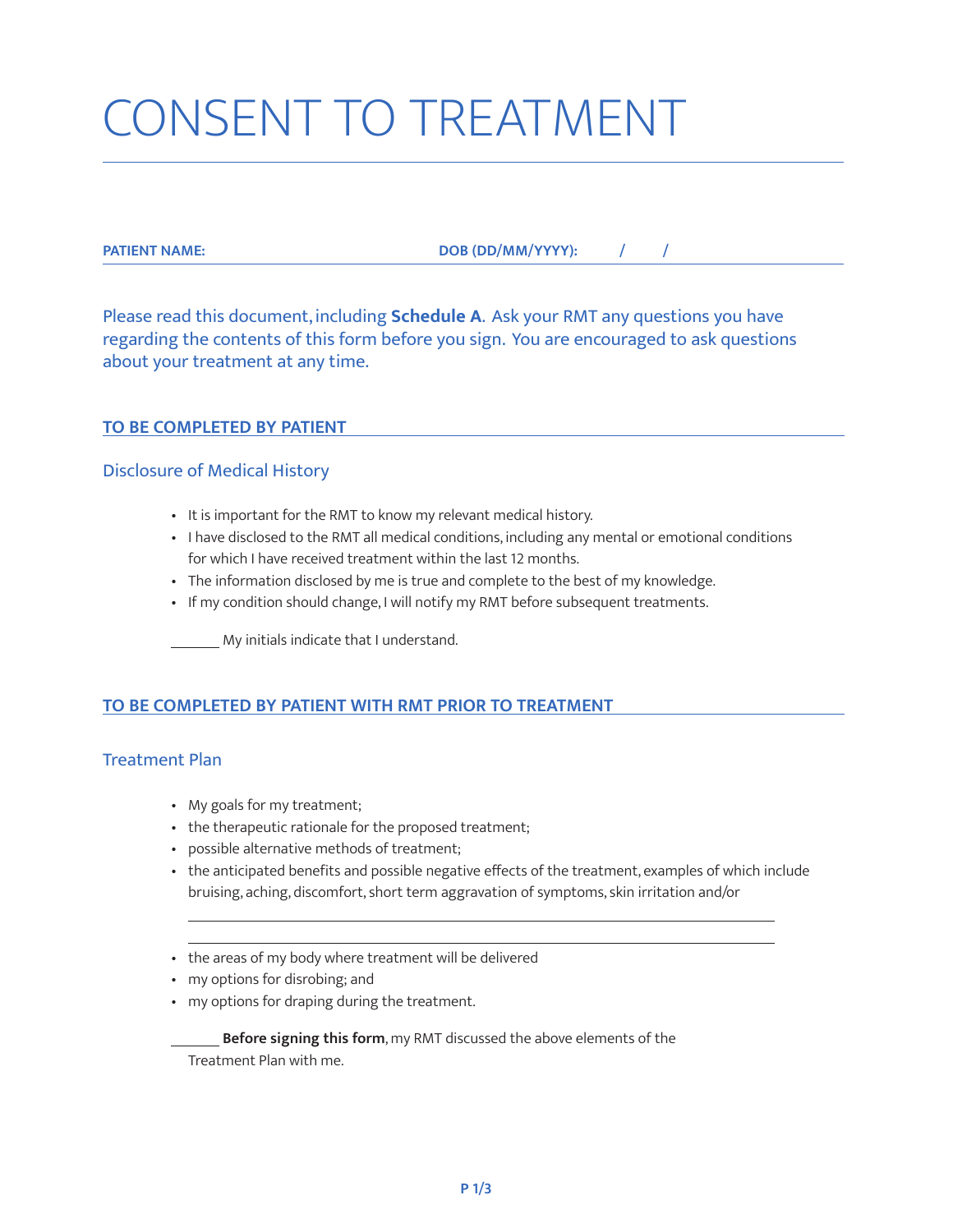# Concerns Addressed

 $\overline{a}$ 

 I confirm I have no concerns with the treatment plan; **or** I confirm that I have discussed my concerns about the Treatment Plan with my Therapist **before** signing this document. Those concerns were:

#### Consent to Treatment:

- I consent to the RMT performing the treatments described to me in the Treatment Plan.
- I understand that I may withdraw my consent to this treatment at **any time**.
- I agree to tell my RMT if my goals of treatment change, as my RMT may need to amend the Treatment Plan.
- If I have concerns during treatment, I will advise my RMT **immediately**.

**My initials indicate that I understand.** 

# **Confidentiality**

The contents of this form and my patient records will be kept confidential unless I have expressly or impliedly consented to the release of my information or where there is a legal requirement to provide my information to a third party.

# No Guarantee of Results

I acknowledge and confirm that no guarantee or assurance of results has been made to me regarding my treatments.

| Signature of Patient*: | Date (dd/mm/yyyy) __ / __ / ____ |
|------------------------|----------------------------------|
|------------------------|----------------------------------|

(\* In the case of a person incapable of providing consent, signature of Parent or Guardian, in which case the Name & Relationship of Person Signing: .)